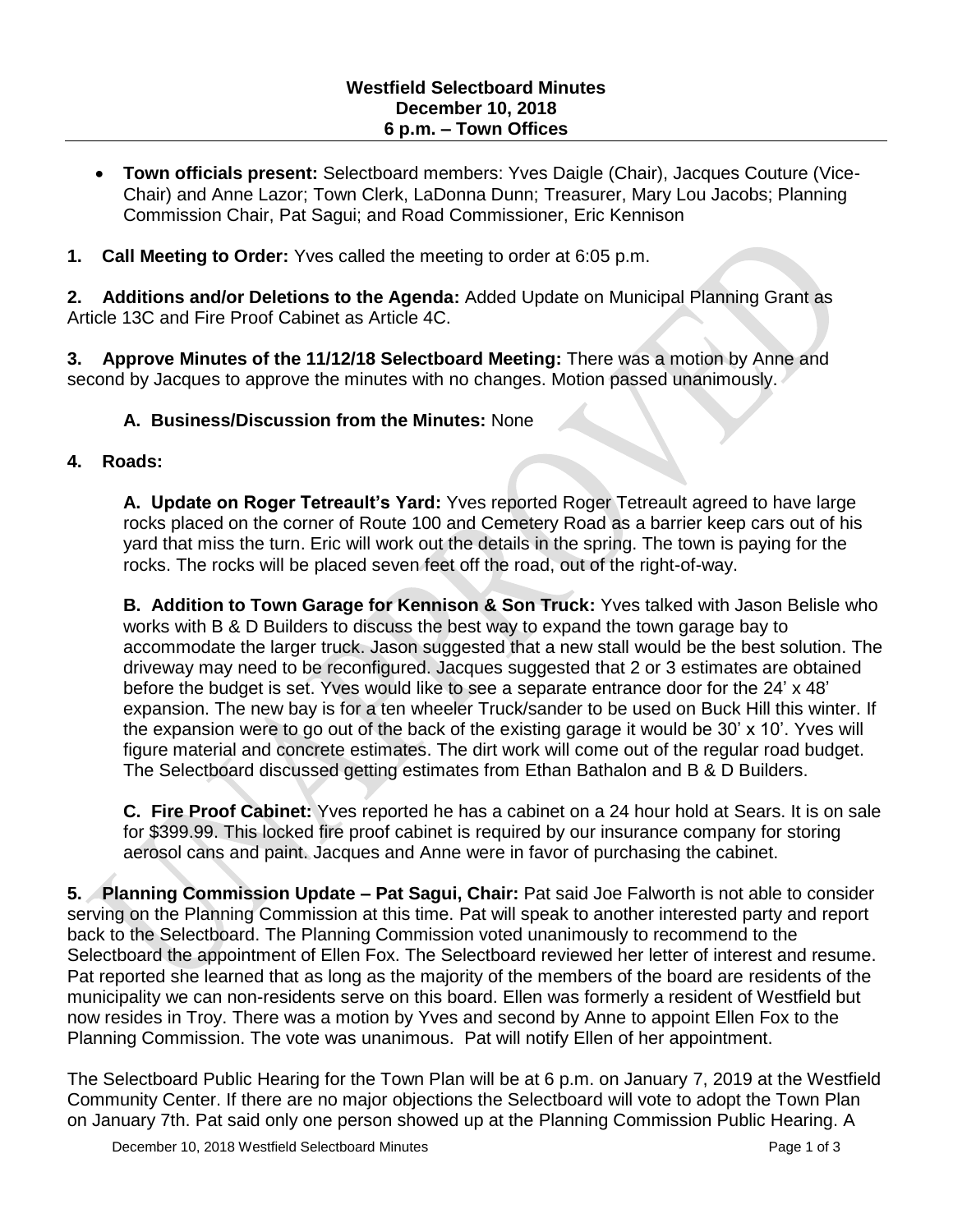written list of questions has been submitted by that person. The Planning Commission will consider those questions/suggestions and determine which are germane to the Town Plan. The Zoning Bylaws will be the next document to be revised following the adoption of the Town Plan. Pat asked Alison Low at NVDA to look into available funding for the zoning bylaw revisions.

**6. Approve Contract for Town Report Printing:** LaDonna stated the two-year contract with Repro, who has printed the Town & School Report for many years, has expired. The new contract for Repro is \$790 for a one year contract for a quantity of 230, 72 page books or \$725/year for a two year contract for a quantity of 230, 72 page books. LaDonna also got an estimate from Vermont Correctional Industries of \$683.10 for the specs above. Her recommendations was for the small difference to stay with the Repro. There was a motion by Yves and second by Anne to sign a two-year contract with Repro for \$725/year. All were in agreement and Yves signed the contract.

**7. Update on Caroling on the Common-12/13/18, 6 p.m.:** Yves said everything is ready for Thursday's event. There will also be roasted marshmallows this year. The tent that protects the sound equipment is broken. Yves will purchase a new 8' x 10' tent is \$50 from Walmart.

# **8. Treasurer's Report:**

**A. Approve Warrants Dated 11/14, 11/21, 11/26 & 12/5/18:** There was a motion by Jacques and second by Anne to approve the warrants removing the 12/5/18 warrant. The motion passed unanimously.

**B. Financial Update:** Mary Lou stated there is \$140,600 in general fund checking account. Mary Lou reported the PILOT's check was received. The additional funds have been invested with Edward Jones. The breakdown is as follows: No. Hill Cemetery CD \$12,000 (3.25%); Westfield Cemetery CD \$43,000 (3.25%); Good Neighbor Fund CD \$43,000 (3.25%); Grader Fund CD \$47,000 (3.25%); and Money Market Investment \$1650.22 (1.4%). This makes the total investment at Edward Jones \$146,650.22

**C. Unemployment Actual Expense vs. Non-Taxable:** Mary Lou said the letter has gone in the mail, certified return receipt requested, to change our status to a taxable employer. Municipalities have the choice of being taxable or non-taxable.

**9. Quote on Roof for Town Clerk's Office:** The estimate from Robert Carroll came in at \$16,200. Jacques will get additional bids before the budget meeting.

# **10. Community Center:**

**A. Update on Oil Tank Replacement: Pick & Shovel 639.00.** Robert from fuel supply said he would put in 100 gallons. Robert said the tank needs replacing very soon. Robert gave a price of \$560 for a 275 gallon tank or \$585 for a 330 gallon tank. Robert is offering the tank at his cost. He will deliver it to the cellar door but will not put it in place. The town will have to find people to get the tank into the cellar. The tank needs to have 14" legs. It was decided to get the 330 gallon tank from Oil Supply.

**11. Sheriff's Report for October:** 19 patrol hours with no citations issued was reported for October.

**12. Recycling Update:** The camera is hooked up. There are four channels. Yves will receive training on how to look back on the cameras.